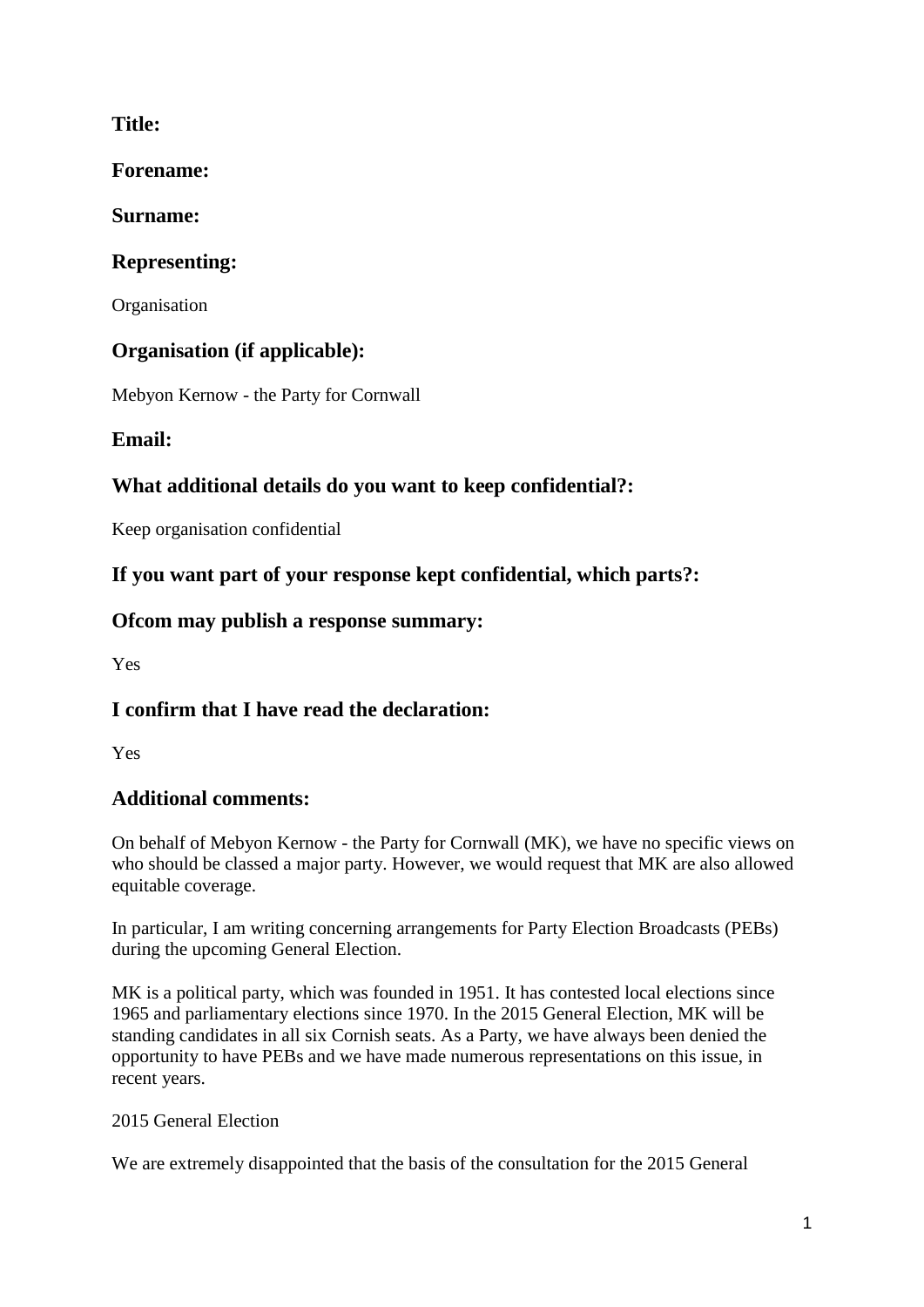Election is "draft criteria", which states that, as in previous General Elections, a "political party would qualify for one PEB" if it stands in a "minimum of one sixth of the seats up for election" in one of the "home nations" of England, Northern Ireland, Scotland and Wales.

We consider this recommendation, which would deny Mebyon Kernow airtime, is both absurd and undemocratic. How can it be fair that MK, a Cornish political party, would need to stand in all six seats within the historic nation of Cornwall, as well as a further 83 seats outside of Cornwall, in order to be allowed a broadcast?

We believe it is wrong to exclude a political party from being allowed a PEB when it is standing in all constituencies reasonably available to it.

By contrast, the recommendation would mean that political parties in Northern Ireland, Scotland and Wales would only have to stand in three, ten and seven seats respectively. This has meant that, over recent elections, a host of political parties - including the Christian Party (Wales), Scottish Green Party, Scottish Socialist Party and the Scottish Trade Union and Socialist Coalition - have all been allocated airtime.

It is our view that genuine "regional" or "national" parties, which stand candidates in most (or all) of the seats in a particular region or nation - including Cornwall - should be allowed a PEB.

Further information - European elections

We would also wish to bring to your attention how the arrangements for a PEB for the European Elections are unfairly rigged against Mebyon Kernow.

The guidance stated that in "England", "political parties which are standing a full list of candidates in each and every region in England will qualify for a minimum of ONE broadcast in England." And yet in Northern Ireland, Scotland and Wales, a political party standing a full list of candidates in the single Northern Ireland, Scotland and Wales seats would qualify for a PEB.

It is unfair that to be allowed a PEB, MK would have had to stand in all (nine) euroconstituencies in England - an absolute nonsense - whereas "national" parties standing in the (single) Northern Ireland, Scotland and Wales seats - such as Plaid Cymru, SNP, Scottish Socialist Party, etc - would be allowed their own broadcasts.

Further information - local elections

We would furthermore wish to bring to your attention how the arrangements for a PEB for the local elections are unfairly rigged against Mebyon Kernow.

With regard to the 2013 local elections, we were informed that the threshold criterion for a PEB was one-sixth of the total number of seats being contested in "England," which they estimated to be 394.

But there are only 122 council seats in Cornwall, which means MK would have had to contest an additional 272 seats outside of Cornwall, which is both ludicrous and unjust.